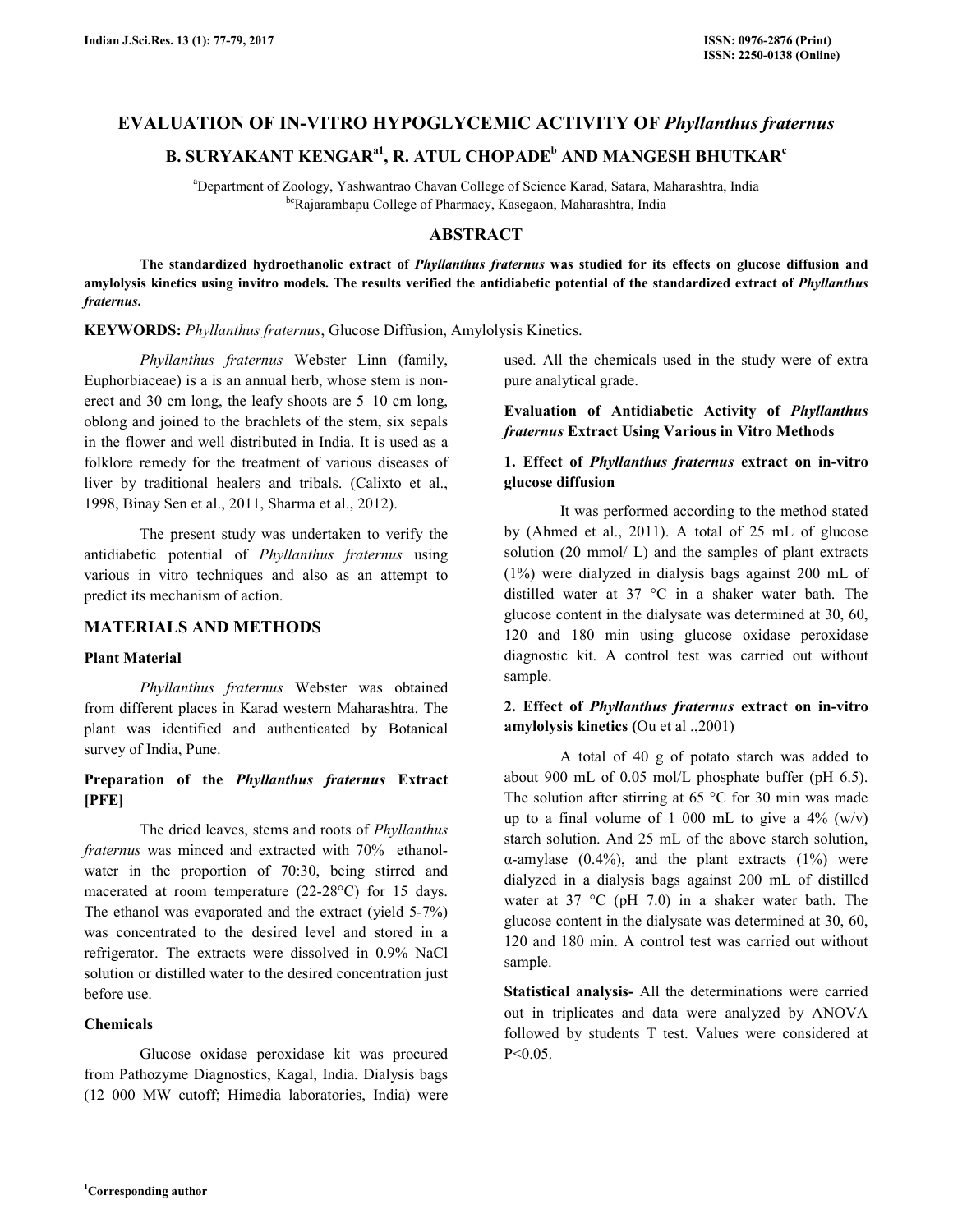#### **RESULTS**

## **Effect of** *Phyllanthus fraternus* **Extracts on in Vitro Glucose Diffusion**

 The effect of the PFE extracts on retarding glucose diffusion across the dialysis membrane is shown in T. 1. The rate of glucose diffusion was found to increase with time from 30 to 180 min. In the present study, the movement of glucose across the dialysis membrane was monitored once in 30 min till 180 min and it was found that PFE demonstrated significant inhibitory effects on movement of glucose into external solution across dialysis membrane compared to the control.

60 min which gradually got reduced to 13.43% at 120

|               | Glucose content in dialysate (mmol/L)           |                 |                 |                   |  |  |
|---------------|-------------------------------------------------|-----------------|-----------------|-------------------|--|--|
| <b>Sample</b> | $30 \text{ min}$<br>$120 \text{ min}$<br>60 min |                 |                 | $180 \text{ min}$ |  |  |
| Control       | $0.90 \pm 0.01$                                 | $1.27 \pm 0.01$ | $1.77 \pm 0.01$ | $1.95 \pm 0.01$   |  |  |
| PFE.          | $0.71 \pm 0.02$                                 | $1.14 \pm 0.02$ | $1.61 \pm 0.02$ | $1.50 \pm 0.03$   |  |  |
| <b>GDRI</b>   | 26.22                                           | 18.77           | 13.22           | 10.13             |  |  |
|               | $M = 1$ (2) $C = 10$ (1) $D = 0.07$             |                 |                 |                   |  |  |

|  |  |  | Table 1: Effect of <i>Phyllanthus fraternus</i> on glucose diffusion and GDRI. |  |  |
|--|--|--|--------------------------------------------------------------------------------|--|--|
|  |  |  |                                                                                |  |  |

Mean values ( $n=3$ ) significantly from each other ( $P < 0.05$ )

### **Effect of** *Phyllanthus fraternus* **Extracts on in Vitro Amylolysis Kinetics**

 The effects of PFE on the amylolysis kinetics are shown in the T. 2. The GDRI was found to be 47.23 % at

**Table 2: Effect of** *Phyllanthus fraternus* **on starch digestibility and GDRI.**

min.

| <b>Sample</b> | Glucose content in dialysate (mmol/L) |                 |                   |                 |  |  |
|---------------|---------------------------------------|-----------------|-------------------|-----------------|--|--|
|               | $30 \text{ min}$                      | 60 min          | $120 \text{ min}$ | 180 min         |  |  |
| Control       | 0.0                                   | $0.21 \pm 0.01$ | $0.29 \pm 0.01$   | $0.37 \pm 0.01$ |  |  |
| <b>PFE</b>    | 0.0                                   | $0.13 \pm 0.01$ | $0.33 \pm 0.02$   | $0.38 \pm 0.01$ |  |  |
| <b>GDRI</b>   | 100                                   | 47.23           | 24.13             | 13.43           |  |  |

Mean values (n=3) significantly from each other ( $P < 0.05$ )

## **DISCUSSION**

 (Ou et al., 2001) have mentioned several possible factors that may be responsible for  $\alpha$ -amylase inhibition such as fiber concentration, the presence of inhibitors on fibers, encapsulation of starch and enzyme by the fibers present in the sample, thereby reducing accessibility of starch to the enzyme, and direct adsorption of the enzyme on fibers, leading to decreased amylase activity (Ou et al.,2001). GDRI is a useful in vitro index to predict the effect of a fiber on the delay in glucose absorption in the gastrointestinal tract. A higher GDRI indicates a higher retardation index of glucose by the sample. The GDRI for PFE was found to be 26.22 % at 30 min.

 Amylolysis kinetic experimental model the rate of glucose diffusion was found to increase with the time from 30 to 180 mins and both the extracts demonstrated significant inhibitory effects on movement of glucose into external solution across dialysis membrane as compared to control.

 To conclude, the results of the present study suggest hypoglycemic effect of *Phyllanthus fraternus* extracts are mediated by the by decreasing glucose diffusion rate.

#### **REFERENCES**

- Ahmed F., Sairam S. and Urooj A., 2011. In vitro hypoglycemic effects of selected dietary fibre sources. J. Food Sci. Technol., **48**(3):285- 289.
- Calixto J.B., Santos A.R.S., Cechinel Filho V. and Yunes R.A., 1998. A review of the plants of the genus Phyllanthus: their chemistry, pharmacology and therapeutic potential. Medicinal Research Review, **18**:225–58.
- Ou S., Kwok K.C., Li Y. and Fu L., 2001. In vitro study of possible role of dietary fiber in lowering postprandial serum glucose. J. Agric. Food Chem., **49**:1026-1029.